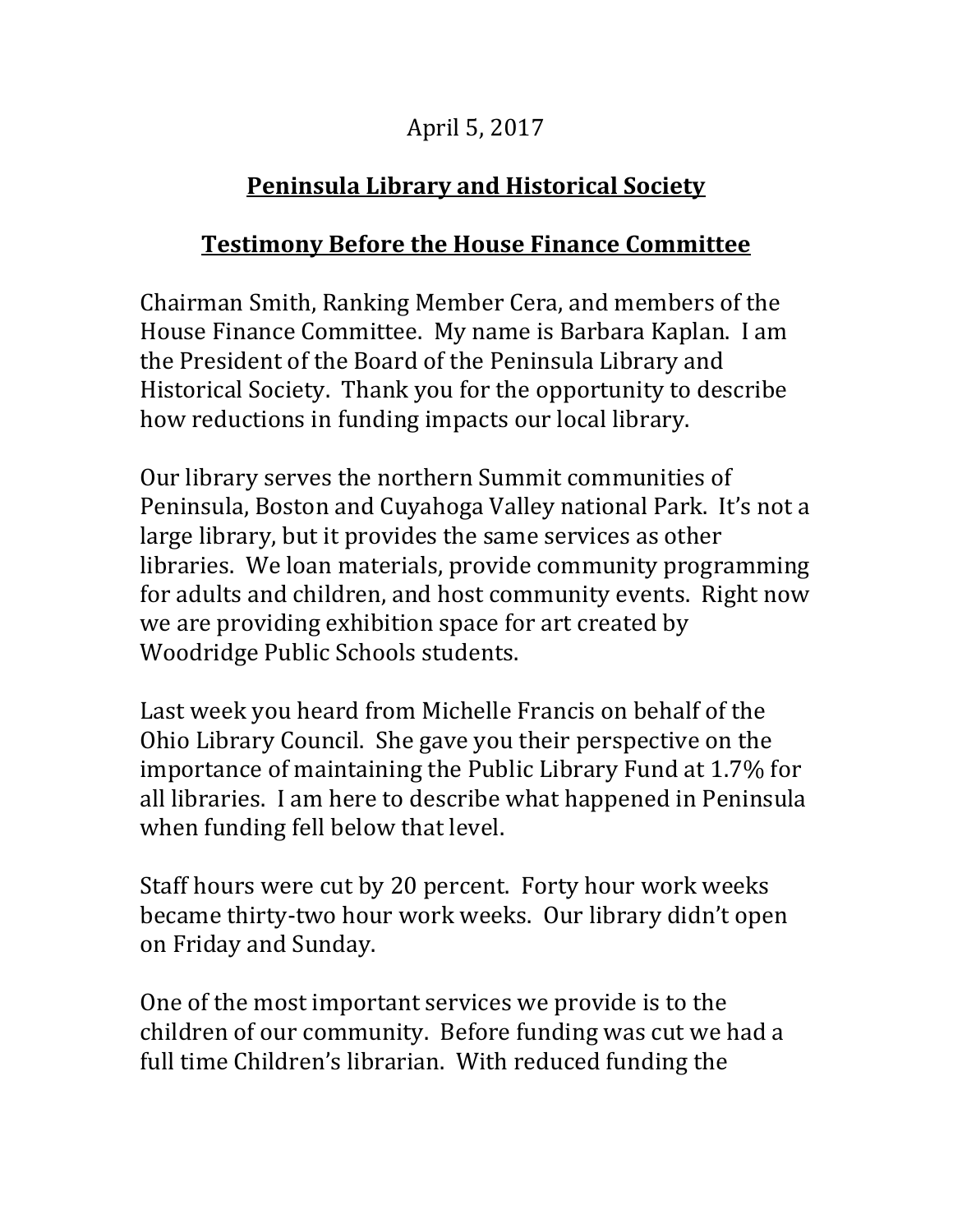number of children's programs dropped by 42%. The position of archivist was completely eliminated.

These cuts were felt throughout our community. Attendance at adult programs dropped by 13 percent and circulation dropped by 17 percent. Since our state funding is based on circulation, the cuts put our library into a death spiral. The budget cuts caused our circulation to decline, and the decline in circulation caused further reductions to our funding.

Travel and meetings were eliminated. Our librarians could not attend required continuing education to maintain their Certified Public Librarian status.

More recently some of the funding has been restored and that allowed us to restore work hours and re-open on Fridays. However, we still have not fully recovered and remain closed on Sundays.

We still cannot provide full student access to our facilities including tutoring. Working adults still do not have much opportunity to access all the things we want to provide including help with their taxes and resources for business research. We still don't have money to hire an archivist and are unable to organize, digitize and preserve our historic materials at the library. Included in these materials are significant documents about the history of the Cuyahoga River Valley. Our librarians are working double or triple time to catch up on their certification training.

In conclusion, maintaining the Public Library Fund at its current 1.7% is critical to our library's ability to provide adequate services to our community.